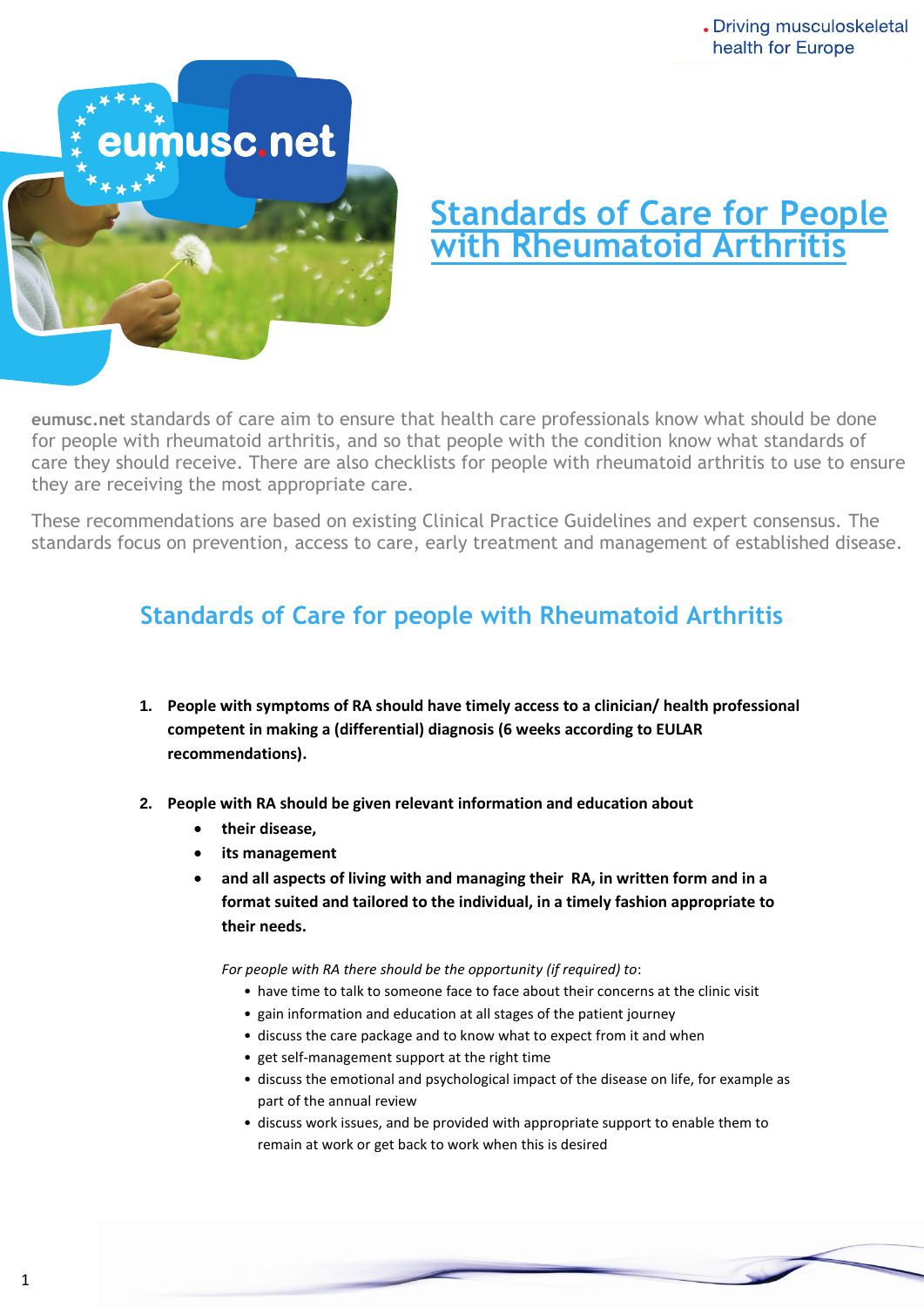#### Standards of Care for people with Rheumatoid Arthritis



**3. People with RA should receive a treatment plan developed individually between them and their clinician at each visit.**

*The treatment plan should at least include:*

- Diagnosis, physical examination and follow-up evaluations
- Assessment of signs and symptoms of the disease and its sequels: general health, functioning, psychosocial aspects, pain management needs, vocational issues, relationships, family, work issues, sleep disturbance, managing anxiety and depression including referral to occupational therapy or social services if appropriate. Family and carers should be involved where appropriate
- Goals: defined by person with RA and health professionals together
- Communication plan: e.g. contact detail of expert care in case of worsening of the disease
- Monitoring plan: at least one annual review should be done
- Education plan: access to personalized education programmes developed by health professionals, means to increase self-management and information (e.g. patient organizations, trusted sources of evidence based information)
- **4. At the start of any disease specific treatment, people with RA should be fully educated about the expected benefits and any potential risks, and fully evaluated to assess both clinical status and safety aspects.**

*The assessment for clinical status and safety aspects should at least include:*

- Clinical status appraisal should include at least:
	- A measure of disease activity such as composite scores like DAS or any of its variants, CDAI or SDAI; individual components like joint counts, global assessment of disease activity by the person with RA and the clinician or health professional
	- A measure of functioning (such as HAQ, participation, work status, or an ICF- based instrument)
	- A baseline evaluation of the structural damage by X-rays (may be scored globally by any available system or just checked for structural joint damage); MRI or ultrasonography may provide additional insights (but should not replace x-ray).
- Based on clinical status, person with RA and clinician/health professional should state an individual shared target that should be realistic and relevant; such treatment target should be expressed in terms of status to be achieved and time to reach it.
- Assessment for comorbidities may lead to deviations from conventional or alterations of agreed treatment plans for RA, since some comorbidities constitute risk factors for developing specific adverse events, like COPD for infections; others may limit the dose, like renal function impairment; others may contraindicate some treatments, like active infections. Given the immunosuppressive nature of most therapies in RA and the high rate of infections in this population, it is very important that the vaccination status is reviewed and that the person is protected against avoidable infectious diseases in accordance with national vaccination plans.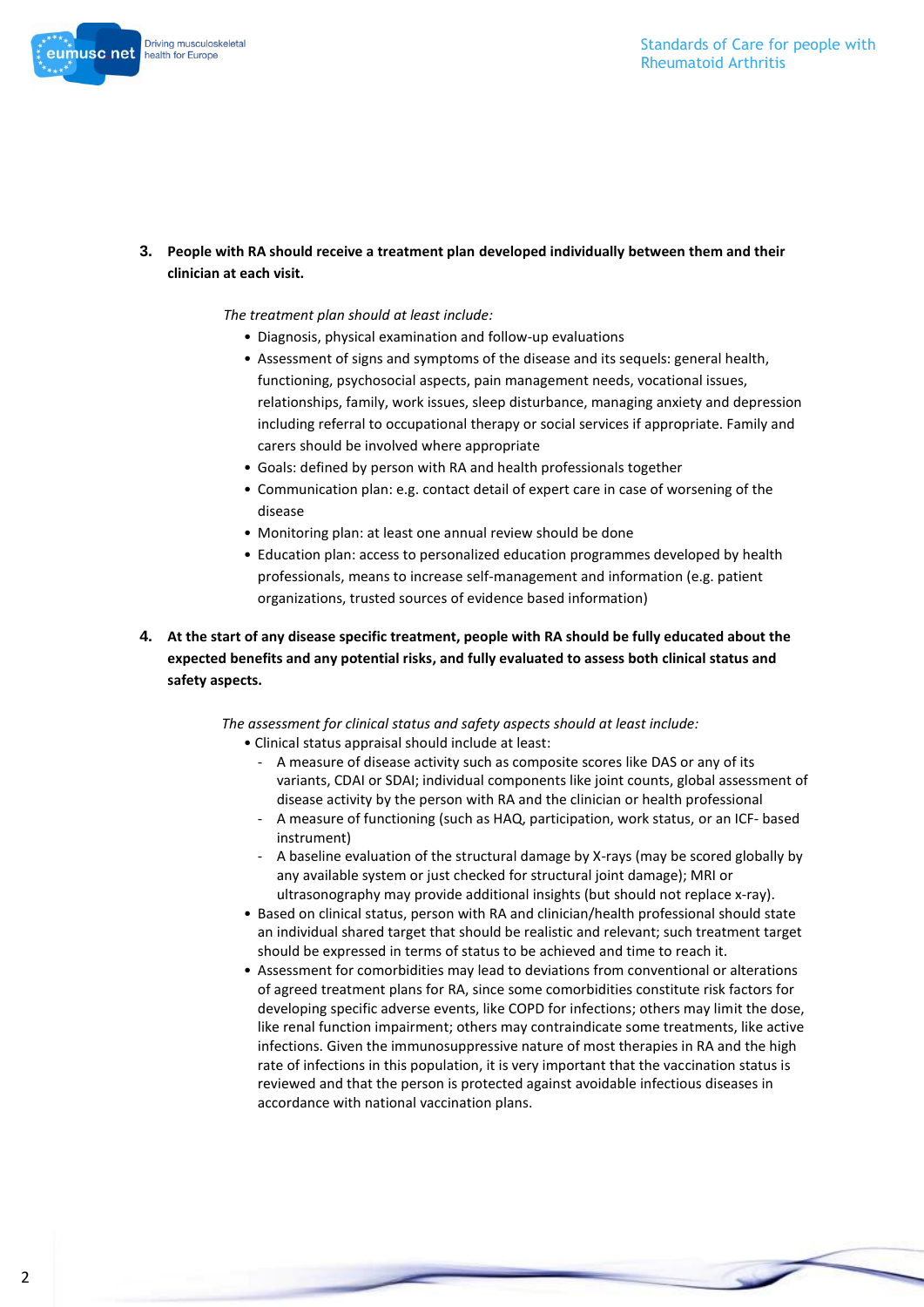

**5. People with RA should be fully assessed for symptoms, disease activity, damage, comorbidity and function at diagnosis; these assessments should also be done annually; if disease is not within target, clinical assessment should be done at least 3 monthly (all clinical variables) and possibly more frequently upon significant worsening.**

> *Depending on the disease activity and status of the therapy and/ or person with RA, these intervals may range from few days or weeks to several months.*

- People with RA in remission should be re-appraised at least once a year; People with RA not in remission should be scheduled at a rheumatologist within 3 months
- Clinical target should be reviewed by evaluating the change in disease activity measures.
- Safety should be evaluated by a complete work-up with laboratory examinations, review of possible adverse events, new comorbidities, complications of RA, and reevaluation of protection against infections

*Additionally the annual review/ assessment should also include:*

- Persons participation in activities that are important to him or her, work capacity, functional status, CV risk and special needs.
- Progression of structural joint changes; since progression is usually faster in the first two years, the clinician/health professional may decide for less frequent intervals of xray assessment in situations of stable low disease activity or remission. When joint surgery is planned, imaging is mandatory.
- Non- pharmacological treatments require periodic reviews.

#### **6. People with RA should have rapid access to care when they experience significant worsening of the disease.**

*Notwithstanding regular monitoring schemes, people with RA may need acute care at unpredictable time points; this should be warranted irrespective of other planned visits and the time-points for regular follow-up should generally not be affected by such emergency access to the team:*

- Adverse event reporting should not be postponed until the next scheduled visit: therefore, a fast-track system should exist (i.e. telephone, rapid access slots or protocols developed in collaboration with the rheumatology team)
- Access in case of flares.
- It is advised to maintain regular check-ups despite in between visits, otherwise target may be lost, and some important safety aspects may be under-evaluated.
- **7. People with RA should be treated with a disease modifying anti-rheumatic drug as soon as the diagnosis is made.**

Glucocorticoid may be needed in addition to DMARD treatment (lowest dose for the shortest period of time).

#### **8. If the target of low disease activity or remission is not achieved using a synthetic DMARD (usually being methotrexate), treatment should be revaluated at least every 3 months.**

- If treatment target is not achieved with the first or combination DMARD strategy, addition of biological DMARD should be considered especially when poor prognostic markers are present (i.e. for bad outcome of physical disability or structural damage); when poor prognostic predictors are absent, switching to or adding another synthetic DMARD should be considered (as defined by appropriate guidelines).
- In people with RA lacking predictors for severe disease another synthetic DMARD monotherapy (or in combination with methotrexate) may be employed.
- If a biological agent has failed, another TNF inhibitor, abatacept, rituximab or tocilizumab is indicated, sequencing according to local protocols.
- In people with RA in persistent remission, tapering of biological agent should be considered and in long-term remission a careful titration of synthetic DMARD dose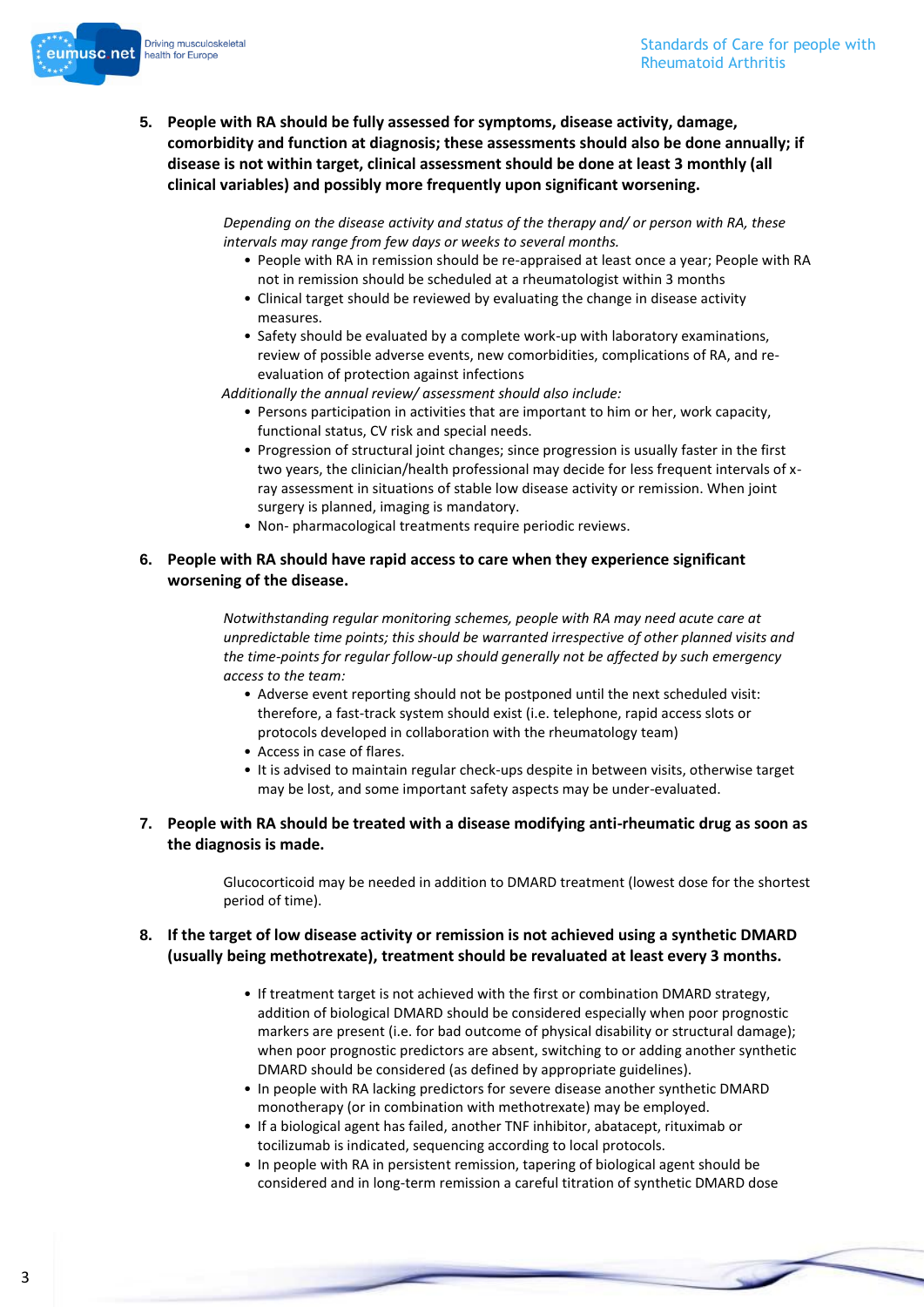

- **9. People with RA should be evaluated for pain, and relief of pain associated with RA should be considered.**
	- Nonsteroidal anti-inflammatory drugs (NSAIDs) should be considered in symptomatic people with established RA and early arthritis after evaluation for gastrointestinal, renal, and cardiovascular risk.
	- Replacement of conventional NSAIDs by COX-2 selective drugs, or the addition of gastroprotective agents to classical NSAIDs should be prescribed in persons at increased risk for NSAID GI toxicity (as defined by appropriate guidelines).
	- Analgesics should be prescribed if NSAIDs are contraindicated or if NSAIDs convey inadequate pain relief.
- **10. People with RA who have residual joint problems despite state-of-art pharmacological (including intraarticular) and non-pharmacological therapy should be assessed by an orthopaedic surgeon within 3 months if there is joint damage/ soft tissue problems that can probably be solved by surgery.**

People with RA should be offered a presurgical assessment along with information on the procedure, the risk and benefits, post-operative care and an individualised discharge plan.

**11. People with RA should have access to evidence based pharmacological and nonpharmacological treatment.**

> People with RA should receive information about expected effects, benefits and possible risks of any pharmacological or non-pharmacological treatment that may be instituted or started by the person.

#### **12. People with RA should have access to a specialised health professional to receive assessment, advice and training in all matters related to their disease.**

- People with RA should be encouraged to carry out regular physical activities.
- People with RA should receive professional advice on exercises (aerobic and strengthening) specific to their joint involvement and adapted to the person's general health.
- Information should be given on the positive effect of exercises on general and cardiovascular health, as well as maintenance of mobility and prevention of muscle wasting.
- Information and education on joint protection should be given, tailored to the person's needs.
- People with RA should be assessed for the need (and the acceptance) of splints and should have access to a health professional providing them.
- The need for adapting the environment at home/ at work should be assessed and an experienced health professional advice should be available.
- People with RA should receive expert advice on assistive devices to improve/ maintain the ability to carry out activities of daily living.
- The psychological and social impact of the disease should be taken into account and appropriate interventions should be offered.
- In the treatment of people with RA attention should be given to foot problems and information provided on foot care, foot wear and orthoses / insoles.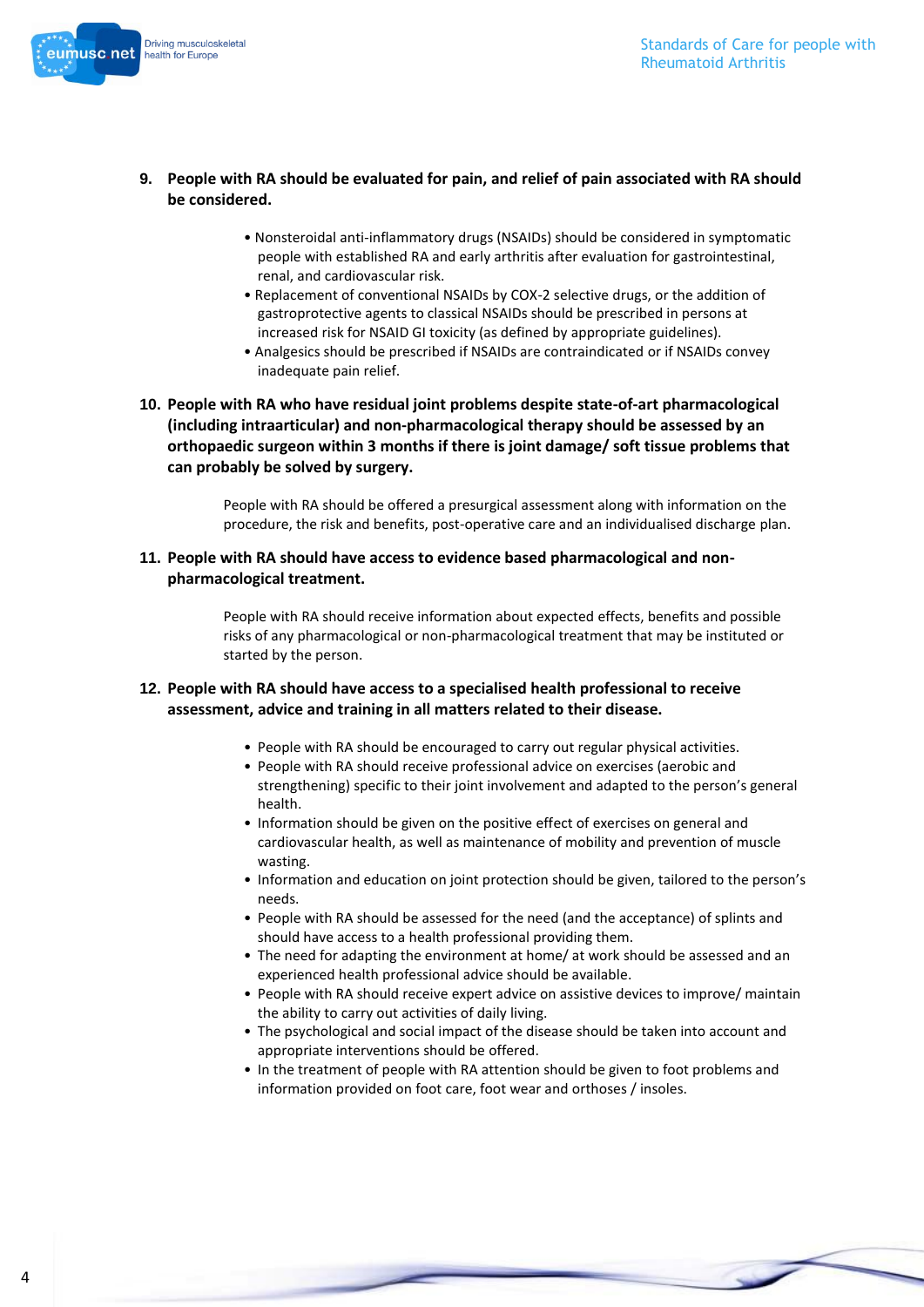

- **13. People with RA should understand the benefit of exercises and physical activity and should be advised to exercise appropriately.**
- **14. People with RA should receive information, advice and training on joint protection and ergonomic principles as well as activity-based methods to enhance functioning in daily life and participation in social roles. They should receive information, advice and training on splints, aids, devices and other products for environmental adaptations.**
- **15. People with RA should receive information and advice about** 
	- **a healthy lifestyle (such as discontinuation of all types of tobacco use, balanced use of alcohol, physical activity, healthy diet, management of sleep disturbance if necessary)**
	- **prevention of accidents and injuries,**
	- **support groups and patient organisations,**
	- **when to think about surgery and**
	- **additional treatment options provided some people might find useful.**

Reliable information based on a person's status assessment and best available knowledge should include material on:

- Discontinuation of all types of tobacco use
- Balanced use of alcohol
- Physical activity
- Diet: Advice regarding a balanced diet in order to control weight and on the need to supplement vitamins and minerals, even if there is current lack of scientific evidence on the impact of such measures on disease activity and course
	- avoidance of diets deficient in dairy products (contain calcium),
	- following a Mediterranean diet could be encouraged (fish)
	- minerals, vitamin C and D, calcium, fish oil and folic acid can be supplemented (and folic acid must be supplemented with use of MTX)
- Sleep: early management of sleep disturbances as a factor improving quality of life.
- **16. People with RA who wish to try alternative therapies that some people found symptomatically beneficial, should be informed about the limited evidence.**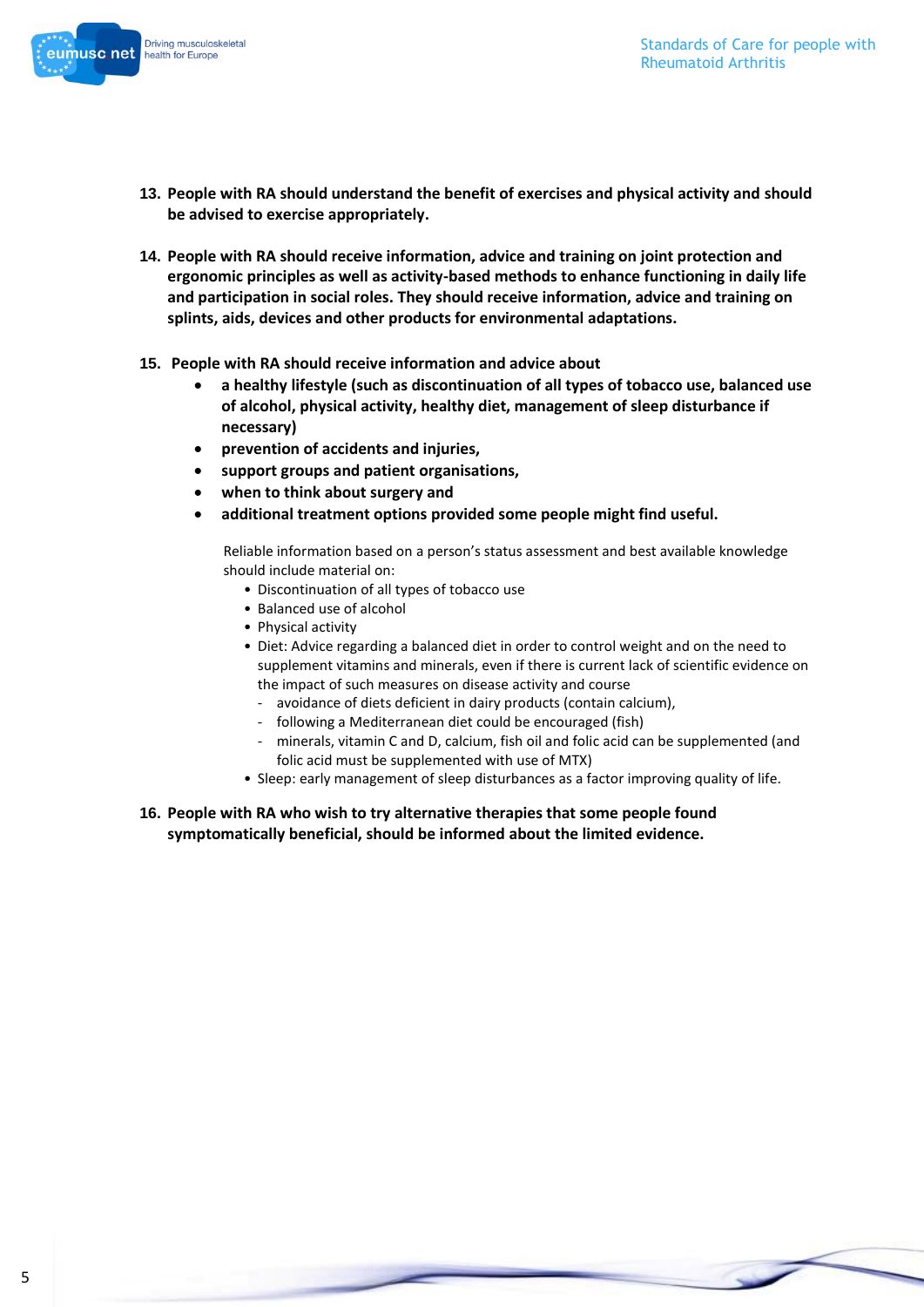

### **What this means for you and your rheumatoid arthritis…**

- 1. Was my RA diagnosed by a specialised health professional within 6 weeks of onset of symptoms?
- 2. Do I understand my disease, my role in its management and the role of health professionals? Have I been given information in different formats and/ or education about my disease? Have I been given information and / or education about treatments, their benefits and risks? Have I been given information and education relevant to my needs i.e. pain/flare

management, drug reactions? Have I been given information about, and given contact details of, relevant patient charities and organisations which are considered to be trusted sources of evidence based information?

- 3. Have I received a treatment plan which includes explanation of my management, expected goals and outcomes and important contact details?
- 4. Was I informed about expected benefits and potential risks of treatment? Was I assessed for clinical status and safety before the treatment was started? Was I informed about vaccination?
- 5. Have I received a schedule of regular assessments of my disease The symptoms, disease activity and of what I can do?
- 6. Have I been informed when, how, and who I can contact in case my disease is worsening?
- 7. Am I receiving a disease modifying anti-rheumatic drug, and if not, do I understand why not?
- 8. If my target of low disease activity or remission is not achieved, is my treatment reappraised at least every 3 months?
- 9. Do I know how to control pain associated with my RA?
- 10. Have I been informed about the options of surgery and have the benefits and risks been explained?
- 11. Do I have access to pharmacological and non-pharmacological treatments according to my clinical need?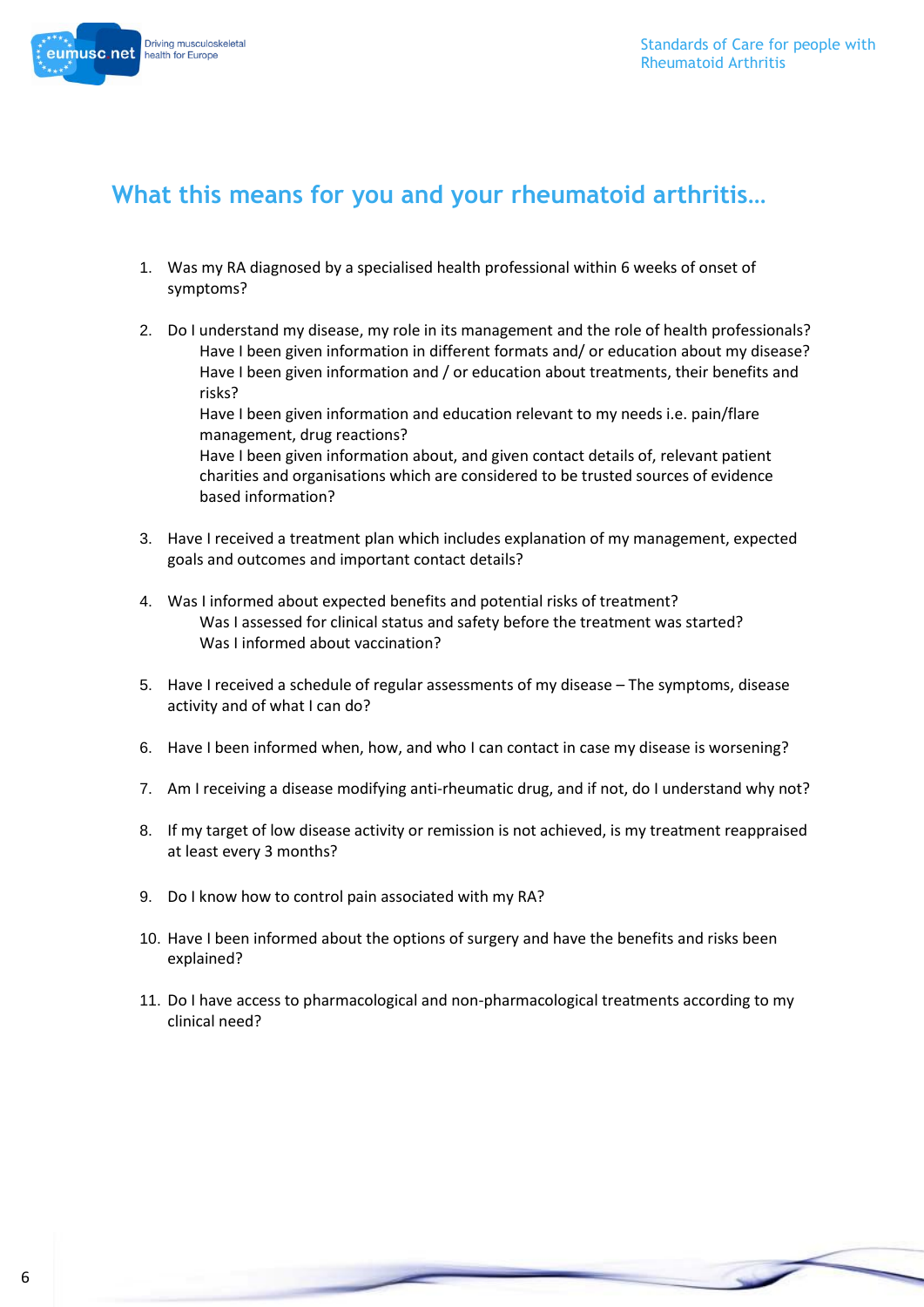



12. Do I have the opportunity to receive support if needed from health professionals such as rheumatologist, dietician, general practitioner, nurse, occupational therapist, physiotherapist, psychologist and social worker?

Have I been offered information about how, why and when to contact different members of the multi-disciplinary team as soon as possible after my diagnosis was made?

- 13. Have I been informed about physical activity and exercises specific for me?
- 14. Have I received information and if necessary advice and training on aids, devices and ergonomic principles to enhance function in daily life and participation in social roles?
- 15. Have I been informed about a healthy lifestyle?

Have I been informed about alternative therapies and the limited evidence available?